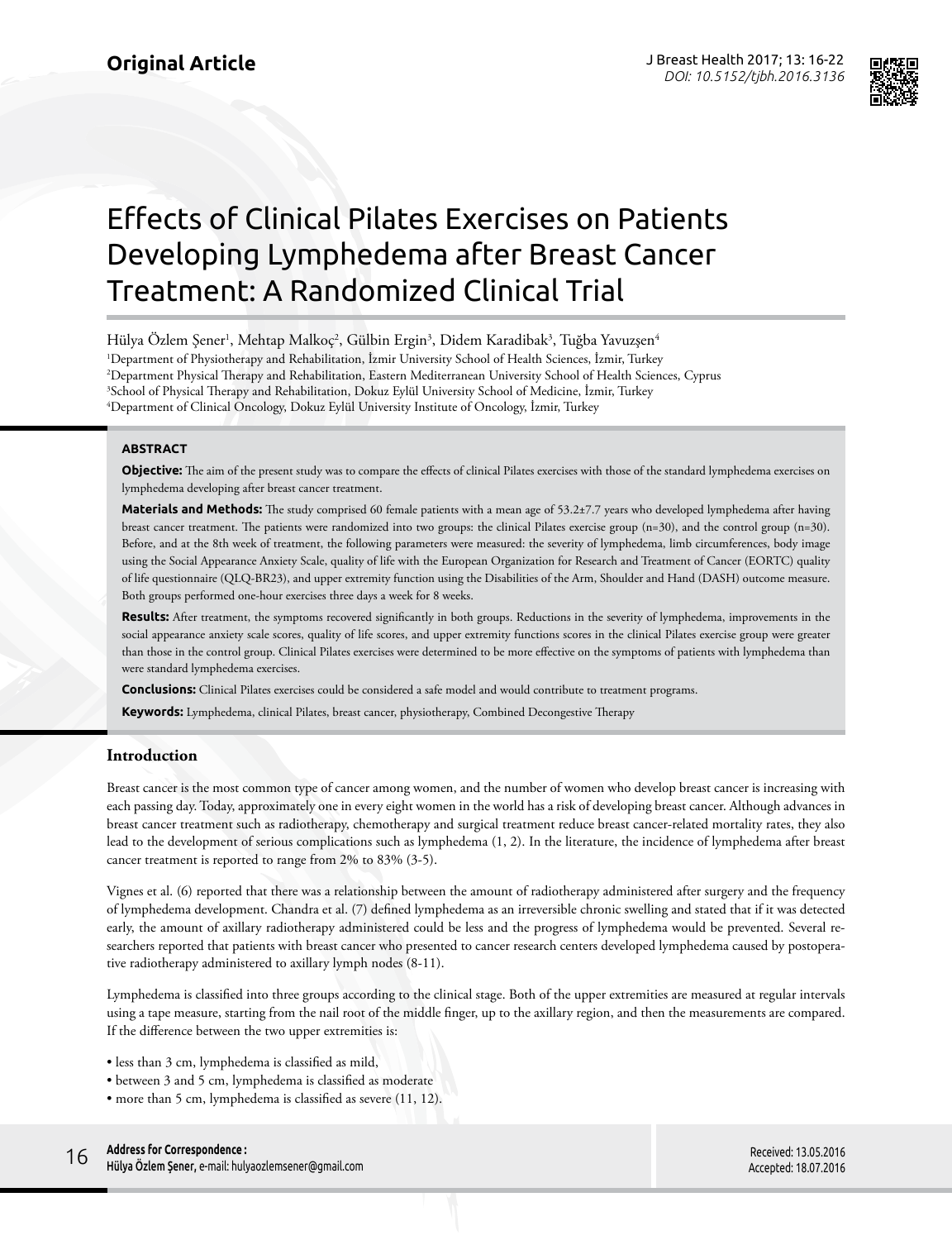Another measurement technique used in lymphedema classification is volumetric measurement. In this measurement, if the difference between the two extremities is:

- less than 250 mL, lymphedema is classified as mild,
- between 250 and 500 mL, lymphedema is classified as moderate
- more than 500 mL, lymphedema is classified as severe (13).

In the literature, many publications have indicated that patients who underwent surgery for breast cancer and then had radiotherapy, chemotherapy, hormone therapy and/or medical therapy developed lymphedema due to tissue fibrosis, and their shoulder girdle joint movements deteriorated or became restricted. These publications report that in particular, shoulder flexion, abduction, and external rotation angles decreased, that patients' activities of daily living were restricted, and that their quality of life was adversely affected (14-17).

Due to the lymphedema developing after the breast cancer surgery and radiotherapy, in addition to the reduction in arm function, deterioration is observed in body image and in posture accordingly. The flow rate of the lymphatic fluid throughout the body depends on the intermittent external pressure by skeletal muscles. Therefore, researchers emphasize that the treatment of a patient with lymphedema should include the reactivation of the patient's arm functions and also the exercises that activate the whole body (18-21).

Studies conducted to investigate breast cancer and breast cancer-related lymphedema reported that physical activity contributed to patients' quality of life and emotional status extremely positively and that it would be very necessary and useful to increase the diversity of physical activities. Implementing different exercise models, group works, social activities and Pilates training are reported to be useful for patients with breast cancer (22).

The exercise program for patients with lymphedema should also include cardiovascular exercises contributing to the development of aerobic fitness, breathing exercises stimulating the lymph system in the thoracic region, and the appropriate amount of resistance exercises to improve muscle strength and endurance. Therefore, the exercise program to be selected should be multipurpose, but not boring for the patient. In order to use the same terminology with health professionals, it will be useful to use termed exercise models. In recent years, although attention has been paid to some exercise models such as Pilates, yoga, tai chi, and aquatic exercises, studies on this issue are few (23, 24). In the literature, it is reported that core stability-based clinical Pilates exercises in particular activate all the body muscles. Thus, it is reported that when combined with breathing exercises, the intermittent external pressure that results from muscle contraction would stimulate ductus thoracicus due to the contraction of the diaphragm and facilitate the lymphatic flow, and thus reduce lymphatic load, and promote the immune system (22-25).

However, with the exception of one study that reported that lymphedema could be prevented if Pilates exercises were implemented, there are no studies in the literature in which Pilates exercises were used for the treatment of lymphedema (26). Therefore, the present study was planned to examine the impact of clinical Pilates exercises on the severity of lymphedema that developed after breast cancer treatment, grip strength, shoulder function, quality of life, and social image concerns, and to compare the effectiveness of clinical Pilates exercises with that of standard lymphedema physiotherapy education. The main hypothesis of this present study was that core stability-based clinical Pilates exercises that can activate all the body muscles would reduce the severity of lymphedema developing after breast cancer.

## **Materials and Methods**

#### **Design**

All the participants were evaluated at Dokuz Eylül University School of Physical Therapy and Rehabilitation. Informed consent was obtained from patients who participated in this study.

#### Inclusion criteria:

• Presence mild, moderate or severe lymphedema in upper extremities after breast cancer treatment

• aged over 18 years

#### Exclusion criteria:

- Presence of metastatic breast cancer
- Presence of diagnosis of severe heart failure and / or arrhythmia
- Presence of infection in the affected limb
- Presence of severe psychological disorders
- Presence of severe pain of unknown cause in the axillary region

• Presence of musculoskeletal problems in the upper extremity before the treatment of breast cancer

• Presence of other health problems that would prevent participation in the evaluation and treatment program

Informed consents were obtained from all the participants included in the study.

The study was approved by the ethics committee (decision April 12, 2012; number 2012 / 14-14).

#### **Randomization**

Based on their admission to the clinic without looking at the severity of lymphedema, the patients were asked to draw one of the two cards colored blue or red, and thus they were assigned to the two study groups through this simple random sampling method. Those who drew red cards were assigned to the clinical Pilates exercise group (n=2) and those who drew blue cards were assigned to the control group (n=30). When the study started, there were 32 patients in the clinical Pilates exercise group. However, two patients were excluded from the study because one developed liver metastasis and the other discontinued treatment. Therefore, the study was completed with 60 patients, 30 in the clinical Pilates group and 30 in the control group.

#### **Randomization Scheme**

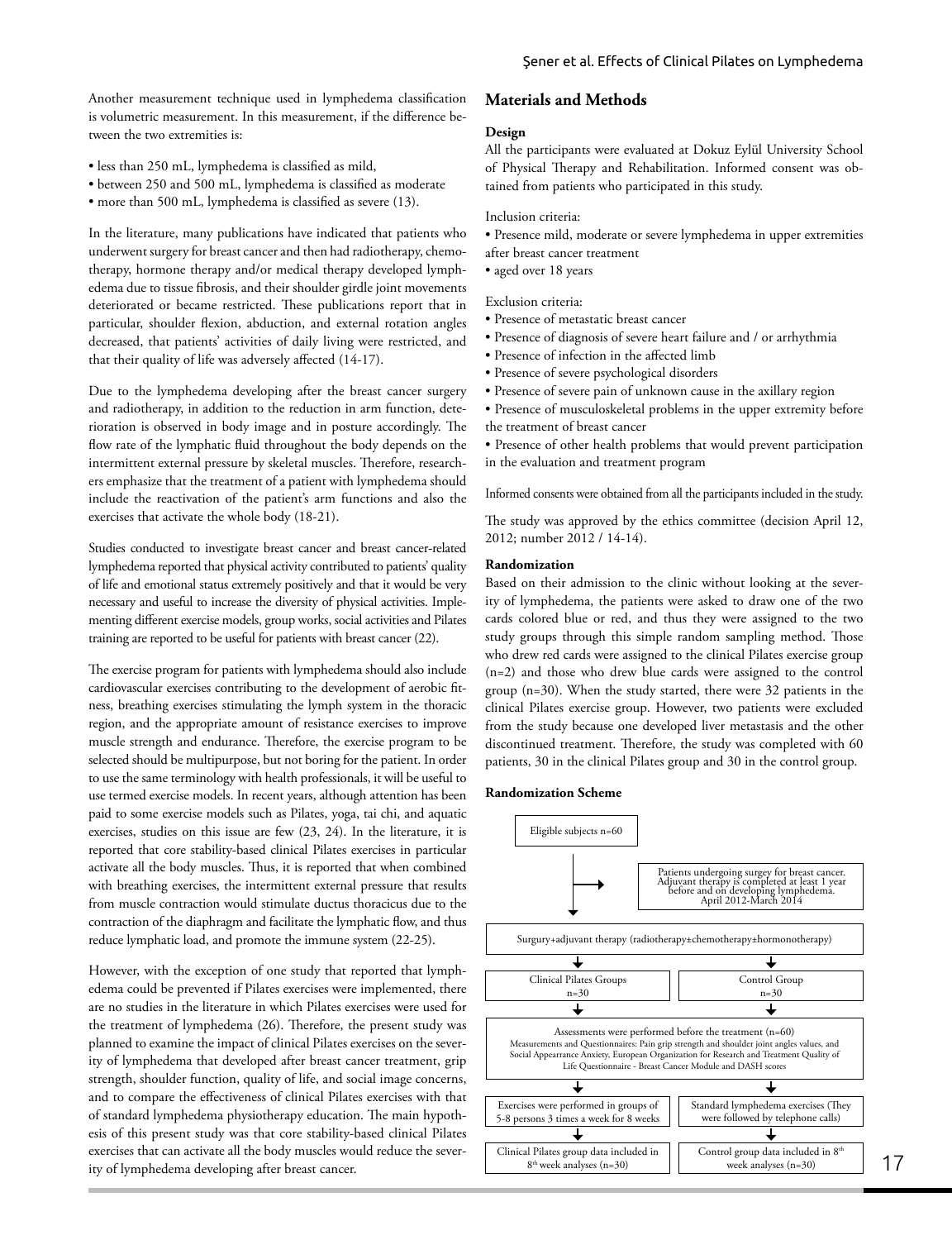#### **Measurements and Questionnaires**

All evaluations were done by another physiotherapist to avoid mistakes. Cases and controls were chosen as the concurrent controls in an attempt to prevent bias. The patients' heights and weights were measured and recorded in centimeters (cm) and kilograms (kg) respectively. Other relevant data such as sex, site of cancer, post mastectomy duration were obtained via face-to-face interviews.

Grip strength was measured using a Jamar hand dynamometer. Measurements were consecutively repeated three times while the patient was in the standing position, with the arm close to the body and the elbow bent at 90 degrees. The highest one of these three measurements was recorded (27).

Upper limb circumferences were measured with a tape measure starting from the proximal nail fold of the middle finger up to the armpit at 5 cm intervals when the patient was in the supine position (28).

Upper extremity range of motion measurements were performed using a goniometer. Flexion, abduction, and internal and external rotation angles of the shoulder joint were measured when the patient was in the supine position (29).

Social Appearance Anxiety was assessed using the Social Appearance Anxiety (SAA) Scale. The scale was developed as a self-report scale to measure a patient's cognitive, behavioral and emotional anxieties. The SAA Scale is a 16-item, 5-point Likert-type scale. High scores indicated poor performance. The Turkish validity and reliability study of the scale was performed by Doğan (30).

The European Organization for Research and Treatment Quality of Life Questionnaire – Breast Cancer Module (EORTC QLQ-BR23) was developed to assess challenges of daily life faced by patients with breast cancer and was used to assess the Quality of Life of the participants. It is a 4-point Likert scale ranging from 1 (not at all) to 4 (very much). The total high scores obtained from the QLQ-BR 23 questionnaire with which patients' quality of daily lives is analyzed indicate difficulties in performing daily living activities, functional activities and reduction in the quality of life. The Turkish validity and reliability study of the scale was conducted by Demirci et al. (31).

To assess the functional level of upper limbs, the 30-item DASH questionnaire was administered. The measurements were compared after all the items were given scores ranging from 0 (no disability) to 100 (the most severe disability). A lower score indicated an improvement in functional status. The score for the disability/symptom scale was defined as the DASH score (32).

Assessments were performed before the treatment and at the 8<sup>th</sup> week of the treatment. Both groups wore pressure garments during exercises.

**Clinical Pilates exercise group;** before starting the clinical Pilates exercise program, the patients were trained on Pilates exercises and postures. Exercises were performed in groups of 5-8 persons 3 times a week for 8 weeks. During training, the patients were taught how to create lumbopelvic stability (core stabilization), which is the basis for Pilates exercises, and spinal stabilization and appropriate posture techniques. Each patient was taught how to create lumbar and spinal stabilization in the prone, supine, and side-lying positions using a stabilizer.

Clinical Pilates exercises were performed as group training sessions and 18 included the following exercises:  $\frac{1}{2}$  group and 30 in the control group.

• Roll Down, upper-extremity proprioceptive neuromuscular facilitation (PNF) methods, Dumb Waiter, Cleopatra, Toy Soldier, Chester stretch, and swinging exercises in the standing position

• Spine stretch, the Saw, Mermaid, and oblique roll up exercises in the sitting position

• Abdominal preparation, Hundreds, one-leg stretch, double-leg stretch, scissors, shoulder bridge, and hip twist exercises in the supine position

• Clam, arm openings, sidekick, lift lower, and leg lift exercises in the side-lying position

• Swan Dive, one-leg kick, and swimming exercises in the prone position

After four weeks, this exercise program was continued by adding a yellow elastic resistance band exercises. Through exercises performed by concentrating on spinal stabilization, the ductus thoracicus was stimulated and lymphatic flow was induced through continuous contraction of muscles in this region where the lymph nodes are intense. By adding hand-arm-shoulder movements in all positions and pumping activities (opening and closing of fingers), it was aimed to accelerate the lymphatic flow.

The patients in the clinical Pilates exercise group, which was supervised by physiotherapists, were also asked to practice a home program every day that included manual lymphatic drainage training, wall extension, and Wand exercises used to improve shoulder flexibility and skin care training.

**Control Group;** lumbopelvic stability (core stabilization) was taught to the control group patients. They were taught how to protect core stabilization while performing activities of daily living and they were recommended to maintain a home exercise program. They were also taught how to conduct manual lymphatic drainage included in the complex decongestive therapy method, skincare, and shoulder exercises, and were instructed to perform each exercise every day. To increase their shoulder function and to reduce joint limitations, the participants were taught wall extension and Wand exercises, head and neck exercises, and exercises to improve shoulder girdle stability. In addition they were recommended to perform pumping activities and breathing exercises. The participants were given a brochure that described these exercises and were recommended to repeat these exercises at least 10 times. They were also advised to pay attention to skin care and to walk 1 hour every day. The participants were followed up through telephone calls.

#### **Statistical analysis**

The data of this study were analyzed using the Statistical Package for the Social Sciences for Windows software version 16.0 (SPSS Inc.; Chicago, IL, USA). The anthropometric data are presented as means and standard deviation. The numerically determined data are expressed in numbers and percentages. To compare the difference between the two groups, the independent samples t-test was used. For the analysis of the intra-group pre- and post-treatment results, the dependent samples t-test was used. In addition, for the analysis of survey results calculated at certain periods and rates, the Wilcoxon test was used, which is the non-parametric counterpart of the t-test. A p value of <0.05 was considered statistically significant.

# **Results**

The study was completed with 60 patients, 30 in the clinical Pilates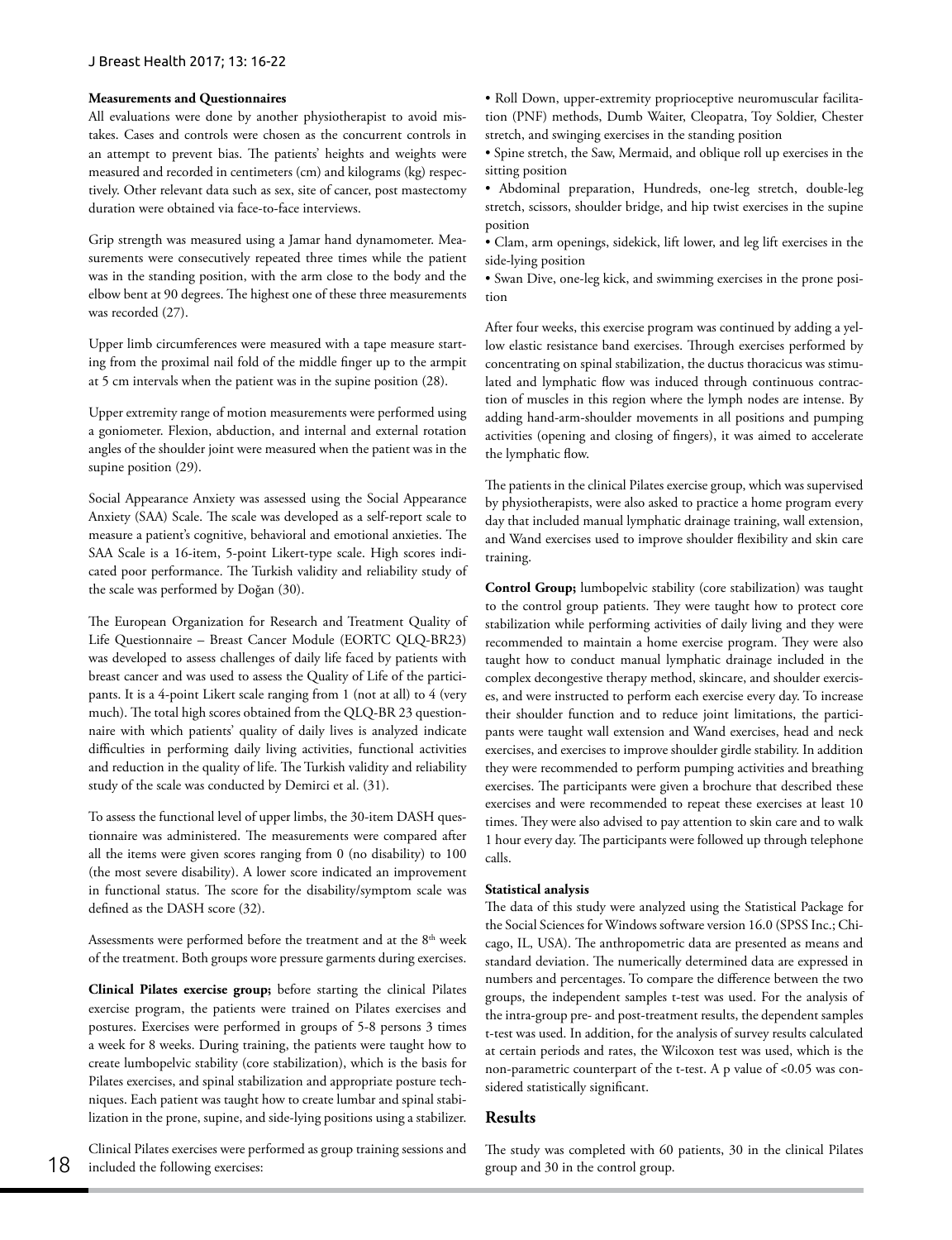The patients' pre-treatment demographic characteristics were similar in both groups and there was no statistically significant difference between them (Table 1).

When the patients were compared to determine how much time later they developed lymphedema after the completion of the treatment (surgery, radiotherapy, chemotherapy) implemented following the diagnosis of breast cancer, no statistically significant difference was determined between them (p>0.05). The groups were similar in terms of the duration of lymphedema development (Table 1).

Of the patients in the different treatments, 66.7% of the clinical Pilates exercise group and 43.3% of the control group received complex decongestive therapy.

When the two groups were compared in terms of their pre- and posttreatment scores for pain in the lymphedematous arm; severity of lymphedema; grip strength; shoulder range of motion; and disabilities of the arm, shoulder and hand (DASH); quality of life with breast

Table 1. Comparison of demographic and anthropometric characteristics of the participants. Lymphedema Development Time in Patients (after completion of radio- and chemotherapy)

|                                            | <b>Clinical Pilates</b><br>exercise group<br>$(n=30)$ X $\pm$ SD | Control group<br>$(n=30)$ X $\pm$ SD | p      |
|--------------------------------------------|------------------------------------------------------------------|--------------------------------------|--------|
| Age (years)                                | $53.17 \pm 7.66$                                                 | 54.03+12.57                          | 0.748  |
| Height (cm)                                | $1.61 + 0.06$                                                    | $1.61 + 0.07$                        | 0.891  |
| Body weight (kg)                           | 73.57+11.61                                                      | 77.83+11.41                          | 0.156  |
| BMI ( $\text{kg/m}^2$ )                    | 28.53±4.51                                                       | $30.35 \pm 4.99$                     | 0.144  |
| Lymphedema<br>Development time<br>in years | $5.0 + 3.57$                                                     | $4.95 \pm 4.87$                      | D>0.05 |

cancer (QLQ-BR23); and social appearance anxiety (SAA), although there were significant improvements in all aspects in the clinical Pilates exercise group  $(p<0.05)$ , the control group had no improvements in grip strength, shoulder flexion, and external rotation angles (p>0.05) (Table 2).

The main objective of the study was to evaluate the efficacy of clinical Pilates exercises in reducing the severity of lymphedema. Swelling caused by lymphedema is not even across the limb. Therefore, measurement of lymphedema must be performed from distal to proximal at frequent intervals. In the present study, measurements were performed bilaterally in the upper extremities at 5 cm intervals starting from the nail root of the middle finger up to the axilla. The effectiveness of the treatment was assessed by measuring the severity of edema at the beginning and end of the treatment. When the two groups were compared in terms of the reduction of the severity of edema in line with the data related to the upper extremity measurements, clinical Pilates exercises were found more effective than standard exercises. Statistical comparisons revealed that measurements of each region of the upper extremity in the clinical Pilates group were more significant than those in the control group  $(p<0.05)$  (Table 3).

However, when the two groups were compared in terms of reduction in the severity of lymphedema after treatment, there were significant decreases in all regions except the axillary region  $(p<0.05)$ , which supports the fact that the severity of lymphedema decreased more in patients in the clinical Pilates group (Table 4).

# **Discussion and Conclusions**

In Turkey, breast cancer ranks the first of the 10 most common cancers among women (33).

Therefore, in the present study, the efficacy of clinical Pilates exercises in the treatment of lymphedema that develops after breast cancer treatment was investigated. At the end of the present study, it was determined that lymphedema decreased, and upper limb function and quality of life increased in the clinical Pilates exercises group supervised by physiotherapists, and that clinical Pilates exercises were more effec-

Table 2. Comparison of the Clinical Pilates exercise group with the control group in terms of their pre- and post-treatment pain (VAS), grip strength and shoulder joint angles values, and Social Appearance Anxiety (SAA), European Organization for Research and Treatment Quality of Life Questionnaire (EORTC) - Breast Cancer Module (QLQ-BR23) and DASH scores

|                                                                                                                                                              |                                    | <b>Clinical Pilates exercise</b><br>$group(n=30)$ |            |                                            | Control group (n=30)         |          | <b>Clinical pilates</b><br>and control groups |
|--------------------------------------------------------------------------------------------------------------------------------------------------------------|------------------------------------|---------------------------------------------------|------------|--------------------------------------------|------------------------------|----------|-----------------------------------------------|
| <b>GROUPS</b>                                                                                                                                                | <b>Pre-treatment</b><br>$X \pm SD$ | Post-treatment<br>$X \pm SD$                      | P*         | Pre-treatment Post-treatment<br>$X \pm SD$ | $X \pm SD$                   | P*       | Post-treatment<br><b>p</b> ***                |
| VAS (pain)                                                                                                                                                   | $3.47 \pm 3.18$                    | $0.67 \pm 0.84*$                                  | $< 0.01*$  | $2.30 \pm 3.30$                            | $0.87 \pm 1.43*$             | $0.02*$  | 0.51                                          |
| Grip Strength (kg)                                                                                                                                           | $17.53 \pm 6.71$                   | $19.80 \pm 6.16*$                                 | $0.01*$    | $20.73 \pm 6.63$                           | 21.90±5.38*                  | 0.08     | $0.05*$                                       |
| Shoulder Flexion (0-180°C)                                                                                                                                   | 165.33±21.45                       | 179.17±2.65*                                      | $0.01*$    | 172.67±14.13                               | 177.50±6.40*                 | 0.08     | 0.19                                          |
| Shoulder Abduction (0-180°C)                                                                                                                                 | 155.50±35.70                       | 177.17±7.39*                                      | $0.01*$    | 163.67±25.90                               | 173.50±16.56*                | $0.01*$  | 0.27                                          |
| Shoulder Ext. Rotation (0-45°C)                                                                                                                              | 77.17±22.65                        | 88.67±3.46*                                       | $0.05*$    | 81.83±15.00                                | 85.67±10.73*                 | 0.22     | 0.15                                          |
| SAA**                                                                                                                                                        | 24.83±7.98                         | 19.67±3.66**                                      | $< 0.01**$ | 27.57±9.08                                 | 26.17±8.09**                 | $0.04**$ | $< 0.01**$                                    |
| OLO-BR 23**                                                                                                                                                  | 32.44±10.27                        | 38.51±8.42**                                      | $0.04**$   | 34.10±9.63                                 | 38.37±7.48**                 | $0.02**$ | 0.94                                          |
| DASH (0-100)**                                                                                                                                               | 44.24±15.33                        | 37.99±15.02**                                     | $< 0.01**$ | 34.82±11.96                                | $32.15 \pm 12.11**$ < 0.01** |          | 0.39                                          |
| *: Paired Samples Test, p<0.05; **: Wilcoxon Signed-Rank Test, p<0,05; ***: post-treatment Comparison of the two groups, p<0.05*; VAS: Visual Analogue Scale |                                    |                                                   |            |                                            |                              |          |                                               |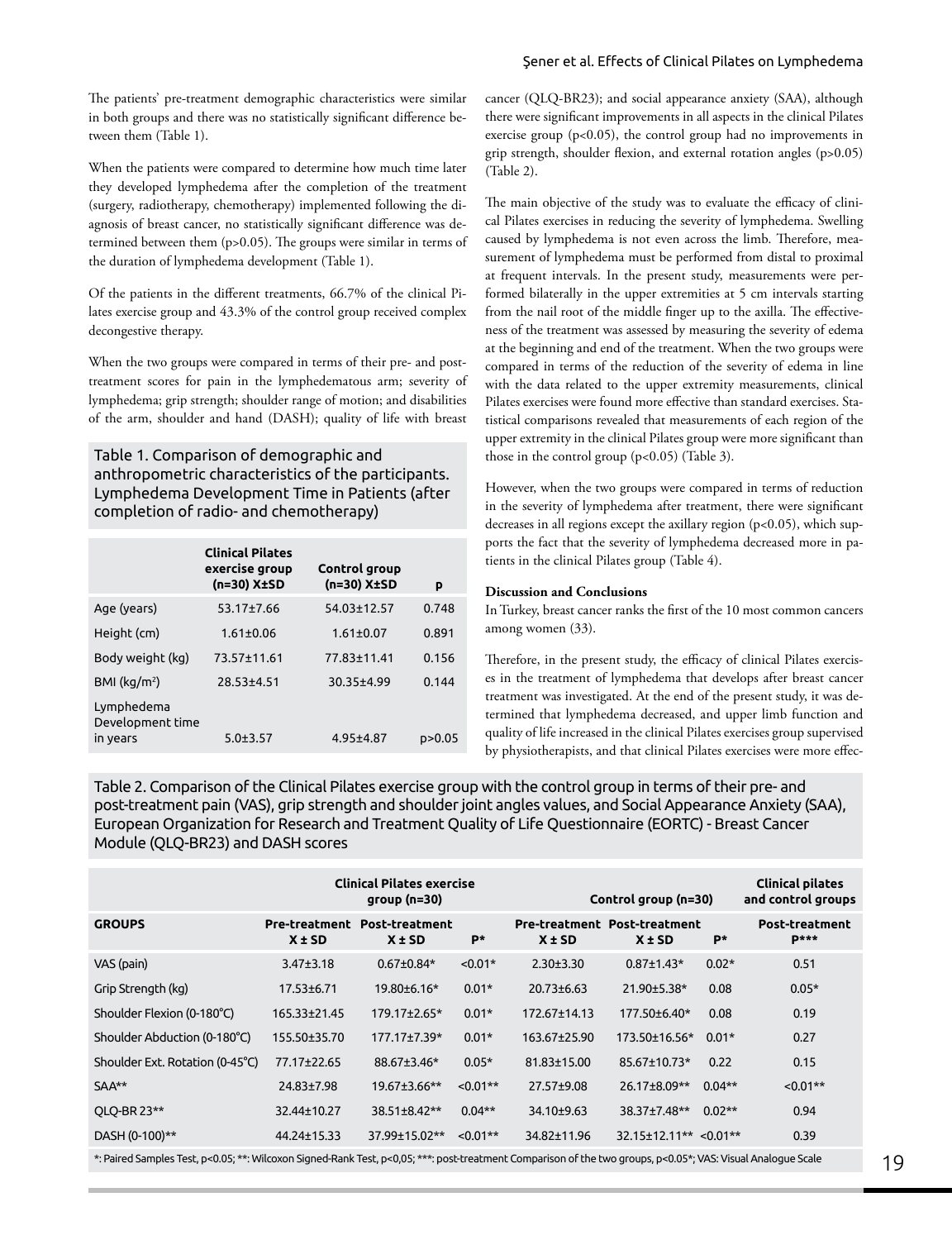Table 3. Comparison of clinical Pilates exercise and control group patients' pre- and post-treatment upper limb circumferences measured starting from proximal nail fold of the middle finger up to the armpit of the arm with lymphedema at 5-cm intervals

|                    | <b>Clinical Pilates group</b> |                                     |         |                                    | Control group                       |           |  |  |
|--------------------|-------------------------------|-------------------------------------|---------|------------------------------------|-------------------------------------|-----------|--|--|
| <b>GROUPS</b>      | Pre-treatment<br>$X \pm SD$   | <b>Post-treatment</b><br>$X \pm SD$ | P*      | <b>Pre-treatment</b><br>$X \pm SD$ | <b>Post-treatment</b><br>$X \pm SD$ | P*        |  |  |
| Proximal nail fold | $4.93 \pm 0.39$               | $4.77 \pm 0.34$                     | $0.01*$ | $5.33 \pm 0.46$                    | $5.32 \pm 0.44$                     | 0.32      |  |  |
| 5 cm $\uparrow$    | $6.60 \pm 0.91$               | $6.50 \pm 0.82$                     | 0.18    | $7.13 \pm 0.97$                    | $6.95 \pm 0.71$                     | $0.02*$   |  |  |
| 10 cm $\uparrow$   | 19.92±2.11                    | $18.73 \pm 3.49$                    | $0.02*$ | $21.32 \pm 2.36$                   | 21.13±2.20                          | $0.01*$   |  |  |
| 15 cm 1            | 18.38±2.23                    | 17.67±2.96                          | $0.03*$ | $20.33 \pm 3.82$                   | $19.65 \pm 3.94$                    | 0.06      |  |  |
| 20 cm 1            | 20.25±4.38                    | 19.80±3.48                          | 0.24    | 23.08±3.99                         | 22.63±3.76                          | $0.01*$   |  |  |
| 25 cm 1            | 24.13±4.06                    | 23.48±3.78                          | $0.02*$ | 26.68±4.56                         | 26.20±4.39                          | $< 0.00*$ |  |  |
| 30 cm 1            | 27.68±4.41                    | 26.98±4.14                          | $0.02*$ | $30.22 + 4.49$                     | 29.73±4.29                          | $< 0.01*$ |  |  |
| 35 cm 1            | 28.98±4.22                    | 28.27±4.12                          | $0.01*$ | 31.40±4.18                         | 31.00±3.99                          | $0.03*$   |  |  |
| 40 cm 1            | 29.38±4.49                    | 28.70±4.41                          | 0.09    | 32.38±4.47                         | 32.15±4.38                          | 0.06      |  |  |
| 45 cm 1            | 31.60±5.00                    | 30.65±4.59                          | $0.01*$ | 34.78±5.47                         | 34.45±5.41                          | $0.01*$   |  |  |
| 50 cm 1            | 33.67±4.67                    | 32.43±4.20                          | $0.01*$ | 36.80±5.16                         | 36.38±4.82                          | 0.07      |  |  |
| 55 cm 1            | 34.97±4.28                    | 33.72±3.87                          | $0.01*$ | 37.48±5.06                         | 37.03±4.90                          | $< 0.01*$ |  |  |
| $60 \text{ cm}$    | 36.22±4.16                    | 34.98±3.73                          | $0.01*$ | 36.68±3.76                         | 36.57±3.78                          | 0.38      |  |  |
|                    |                               |                                     |         |                                    |                                     |           |  |  |

Proximal nail fold, 10cm-, 15cm-, 25cm-, 30cm-, 35cm-, 45cm-, 50cm-, 55cm-, 60cm- levels are statistically significant (\*p<0.05).

5cm-, 10cm-, 20 cm-, 25 cm-, 30 cm-, 35cm-, 45cm-, 55cm- levels are statistically significant (\*p<0.05).

Table 4. Comparison of the two groups in terms of the severity of lymphedema after treatment

| <b>GROUPS</b>      | <b>Clinical Pilates</b><br>group $X \pm SD$ | Control group<br>$X \pm SD$ | p         |
|--------------------|---------------------------------------------|-----------------------------|-----------|
| Proximal nail fold | $4.77 + 0.34$                               | $5.32 + 0.44$               | $< 0.01*$ |
| 5 cm $\uparrow$    | $6.50 \pm 0.82$                             | $6.95 \pm 0.71$             | $0.02*$   |
| 10 cm $\uparrow$   | $18.73 \pm 3.49$                            | $21.13 + 2.20$              | $0.02*$   |
| 15 cm ↑            | $17.67 + 2.96$                              | 19.65+3.94                  | $0.03*$   |
| 20 cm $\uparrow$   | $19.80 + 3.48$                              | 22.63+3.76                  | $0.04*$   |
| 25 cm $\uparrow$   | 23.48±3.78                                  | $26.20 + 4.39$              | $0.01*$   |
| 30 cm ↑            | 26.98+4.14                                  | 29.73+4.29                  | $0.01*$   |
| 35 cm 1            | 28.27+4.12                                  | $31.00 + 3.99$              | $0.01*$   |
| 40 cm 1            | 28.70+4.41                                  | $32.15 + 4.38$              | $0.04*$   |
| 45 cm 1            | 30.65±4.59                                  | 34.45±5.41                  | $0.05*$   |
| 50 cm 1            | $32.43 + 4.20$                              | 36.38+4.82                  | $0.01*$   |
| 55 cm 1            | 33.72±3.87                                  | 37.03±4.90                  | $0.06*$   |
| 60 cm $\uparrow$   | 34.98±3.73                                  | $36.57 \pm 3.78$            | 0.20      |
|                    |                                             |                             |           |

Proximal nail fold, 5 cm-, 10 cm-, 15 cm-, 25 cm-, 30 cm-, 35 cm-, 40 cm-, 45 cm-, 50 cm-, 55 cm-, levels are statistically significant (\*p<0.05).

tive than standard exercises according to the comparison of the results of both groups.

Lymphedema after breast cancer treatment is caused by inflammation, infection, and disruption of the lymphatic system due to radiationrelated fibrosis of soft tissues, which disrupts patients' upper extremity functions (34, 35). All patients included in this present study underwent surgery. Ninety-six percent of the patients underwent radiochemo-medical therapy and / or hormonal therapy. The duration of lymphedema development among them was close to each patient's.

Schmitz et al. (35) argued that exercise training increased the capacity of the muscular and cardiovascular systems by loading controlled physiologic stress onto the body, and could improve collaterals as in the arterial system, which would thus facilitate lymphatic flow in patients with lymphedema (36).

Several studies conducted to investigate lymphedema after breast cancer treatment reported that physical activity generally contributed to patients' quality of life and emotional status extremely positively. However, they also reported that increasing the diversity of physical activities was of great importance because this may create alternative exercise options in the treatment of lymphedema. It has been reported that different exercise models, group exercise, social activity-oriented exercises, and Pilates training might be useful in patients with lymphedema (19, 20, 22, 24, 26).

A review of the literature in line with this information revealed that patients with breast cancer used Pilates exercises to improve their quality of life, shoulder function, and body image. However, no detailed exercise program was implemented in the treatment of lymphedema, a chronic disease that develops after breast cancer treatment. Studies demonstrated that when combined with breathing exercises, Pilates exercises were capable of activating the whole body together and promote the quality of life and functionality by improving body image; therefore, they could be used in the treatment of chronic diseases such as lymphedema that deteriorate life quality (26, 37-39).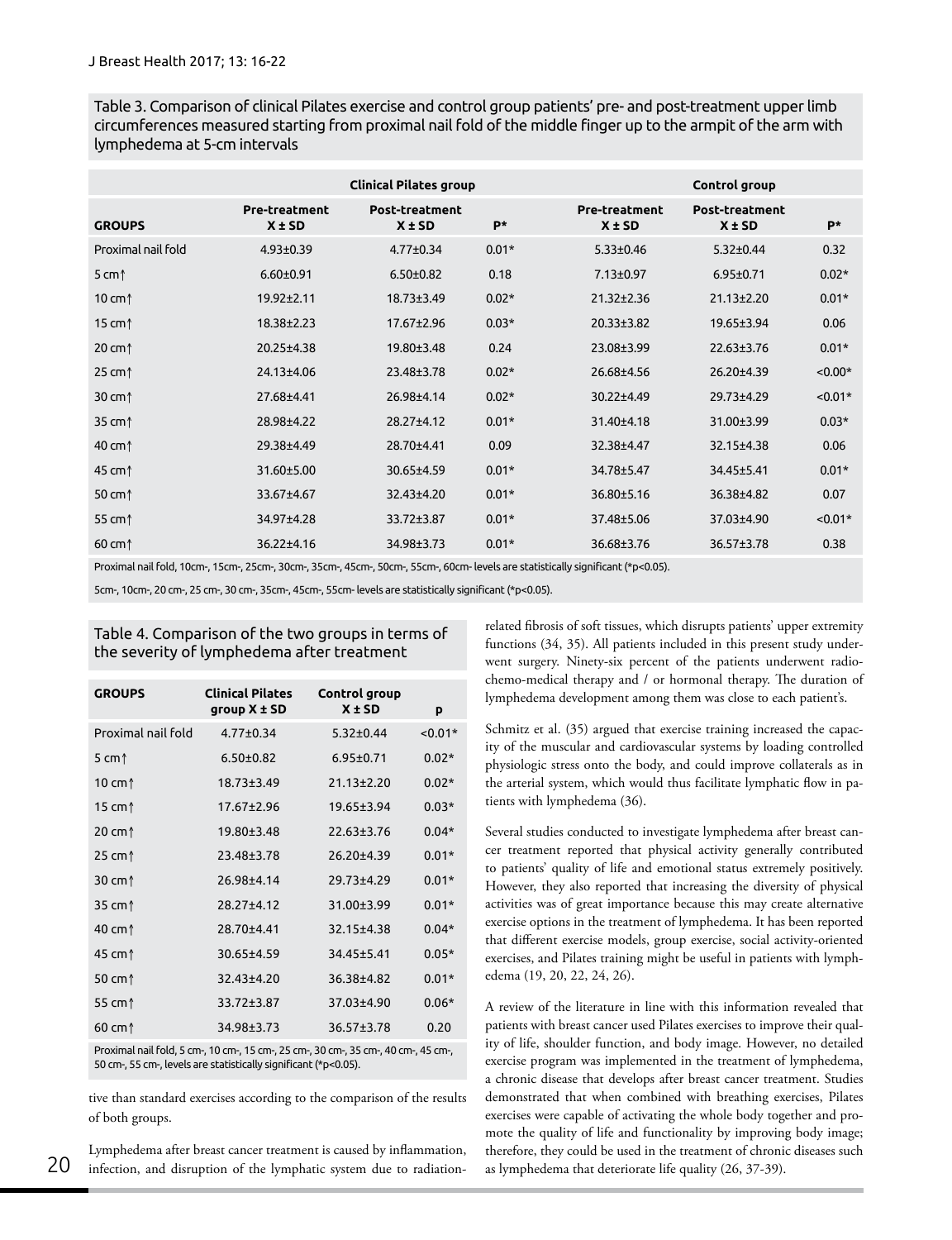In the present study, which was conducted to investigate the effects of clinical Pilates exercises as a treatment option in patients who develop lymphedema after breast cancer treatment with group exercises, the patients' socialization improved, their awareness of their own body increased after they learned how to control their body in general, and their quality of life improved. Moreover, the severity of lymphedema decreased due to improvements in functionality and the constant union of mind and body through body stability. In the present study, the results obtained by the patients in the clinical Pilates exercise group were compared with those obtained by the control group, which performed standard lymphedema exercises, and it was determined that clinical Pilates exercises were more effective than standard lymphedema exercises in all the parameters investigated.

These effects result from the fact that spinal stabilization, which is the basis for clinical Pilates exercises, can be maintained in all activities of daily life. It is considered that spinal stabilization contributes to continuous contraction of the muscles of the trunk and the diaphragm, and thus stimulates ductus thoracicus and abdominal lymph nodes in patients with lymphedema, which facilitates lymphatic flow, and acts as a pump that accelerates the flow of lymph when combined with limb exercises (21, 36, 40). In addition, the patients' awareness and union of mind and body were increased, and through isolated muscle exercises, they were taught that they themselves could control their muscles. In line with this cognitive restructuring, this stabilization of the trunk maintained its effects on all the body movements, and patients who learned how to correct inappropriate movements during exercises developed a positive perception of recovery. The survey results obtained after the treatment also supported this view. The results indicate that both functional independence and quality of life improved.

The results of this present study indicate that clinical Pilates exercises had positive effects on the amount of lymphedema, functional status, grip strength, and quality of life of patients with lymphedema. Patients in both the clinical Pilates and control group were recommended to wear pressure garments on the arm with lymphedema during the treatment sessions. In conclusion; given the positive effects of clinical Pilates exercises on patient with breast cancer who developed lymphedema after their treatment in terms of functionality, mood and quality of life, it was decided that it would be appropriate to include clinical Pilates exercises in physiotherapy programs as a safe exercise model. It was also considered that Clinical Pilates exercises would be a good exercise regimen for patients with lymphedema and they might adopt them as a lifestyle exercise model. However, if this view is to be supported, new studies should be performed with a greater number of patients

**Ethics Committee Approval:** Ethics committee approval was received for this study from Dokuz Eylül University İzmir Clinical Research Ethics Committee (decision dated April 12, 2012 and Research Protocol No: 2012 / 14-14).

**Informed Consent:** Written informed consent was obtained from patients who participated in this study.

**Author Contributions:** Concept - H.O.S, M.M., D.K.; Design - H.O.S., M.M.; Supervision M.M.; Funding - D.K.; Materials - T.Y.; Data Collection and/or Processing - H.O.S.; Analysis and/or Interpretation - H.O.S., G.E.; Literature Review - H.O.S.; Writing - H.O.S.; Critical Review - H.O.S., M.M.

**Acknowledgement:** We thank all participants who agreed to participate in the study.

**Conflict of Interest:** No conflict of interest was declared by the authors.

**Financial Disclosure:** The authors declared that this study has received no financial support.

## **References**

- 1. Didem K, Ufuk YS, Serdar S, Zümre A. The comparison of two different physiotherapy methods in treatment of lymphedema after breast surgery. Breast Cancer Res Treat 2005; 93: 49-54. (PMID: 16184458) [CrossRef]
- 2. Jemal A SR, Ward E, Hao Y, Xu J, Thun MJ. Cancer statistics, 2009. CA Cancer J Clin 2009; 59: 225-249. (PMID: 19474385) [CrossRef]
- 3. Cheifetz O, Haley L. Management of secondary lymphedema related to breast cancer. Can Fam Physician 2010; 56:1277-1284. (PMID: 21375063)
- 4. Norman SA, Miller LT, Erikson HB, Norman MF, McCorkle R. Development and validation of a telephone questionnaire to characterize lymphedema in women treated for breast cancer. Physical Therapy 2001; 81:1192-1205.
- 5. Moseley AL, Carati CJ, Piller NB. A systematic review of common conservative therapies for arm lymphoedema secondary to breast cancer treatment. Annals of Oncology 2007; 18:639-646. [[CrossRef](https://doi.org/10.1093/annonc/mdl182) ]
- 6. Vignes S, Arrault M, Ebelin M. [Poor influence of surgery on upper limb lymphedema volume in patients after breast cancer treatment]. Journal des maladies vasculaires. 2006;31(4 Pt 1):202-5. [CrossRef]
- 7. Chandra RA, Miller CL, Skolny MN, Warren LE, Horick N, Jammallo LS, et al. Radiation therapy risk factors for development of lymphedema in patients treated with regional lymph node irradiation for breast cancer. International Journal of Radiation Oncology\* Biology\* Physics. 2015;91(4):760-4. [\[CrossRef \]](https://doi.org/10.1016/j.ijrobp.2014.12.029)
- 8. Herd Smith A, Russo A, Muraca MG, Del Turco MR, Cardona G. Prognostic factors for lymphedema after primary treatment of breast carcinoma. Cancer. 2001;92(7):1783-7. [[CrossRef](https://doi.org/10.1002/1097-0142(20011001)92:7<1783::AID-CNCR1694>3.0.CO;2-G) ]
- 9. Mortimer P, Bates D, Brassington H, Stanton A, Strachan D, Levick J. The prevalence of arm oedema following treatment for breast cancer. Qjm. 1996;89(5):377-80. [[CrossRef \]](https://doi.org/10.1093/qjmed/89.5.377)
- 10. Meek AG. Breast radiotherapy and lymphedema. Cancer. 1998;83(S12B):2788-97.
- 11. Mondry T. Current Problems in Cancer. Part II Physical therapy2000.
- 12. Gary D. Lymphedema diagnosis and management. Journal of the American Academy of Nurse Practitioners. 200772-8(19(2)):72-8.
- 13. Mortimer. The pathophysiology of lymphedema. Cancer1998.
- 14. Bosompra K, Ashikaga T, O'Brien PJ, Nelson L, Skelly J. Swelling, numbness, pain, and their relationship to arm function among breast cancer survivors: a disablement process model perspective. The breast journal. 2002;8(6):338-48. [\[CrossRef \]](https://doi.org/10.1046/j.1524-4741.2002.08603.x)
- 15. Ebaugh D, Spinelli B, Schmitz KH. Shoulder impairments and their association with symptomatic rotator cuff disease in breast cancer survivors. Medical hypotheses. 2011;77(4):481-7. [CrossRef]
- 16. Hayes S, Battistutta D, Newman B. Objective and subjective upper body function six months following diagnosis of breast cancer. Breast cancer research and treatment. 2005;94(1):1-10. [[CrossRef](https://doi.org/10.1007/s10549-005-5991-z)]
- 17. Lash TL, Silliman RA. Long‐Term Follow‐Up of Upper‐Body Function Among Breast Cancer Survivors. The breast journal. 2002;8(1):28-33. [CrossRef]
- 18. O'Toole JA, Ferguson CM, Swaroop MN, Horick N, Skolny MN, Brunelle CL, et al. The impact of breast cancer-related lymphedema on the ability to perform upper extremity activities of daily living. Breast cancer research and treatment. 2015;150(2):381-8. [[CrossRef](https://doi.org/10.1007/s10549-015-3325-3)]
- 19. Brown JC, Schmitz KH. Weight lifting and physical function among survivors of breast cancer: a post hoc analysis of a randomized controlled trial. Journal of Clinical Oncology. 2015;33(19):2184-9. [[CrossRef](https://doi.org/10.1200/JCO.2014.57.7395)]
- 20. Arya R, Siamakpour-Reihani S, Palta M, Massa L, Broadwater G, Blitzblau RC, et al. Exercise behavior and patient-reported outcomes in 21